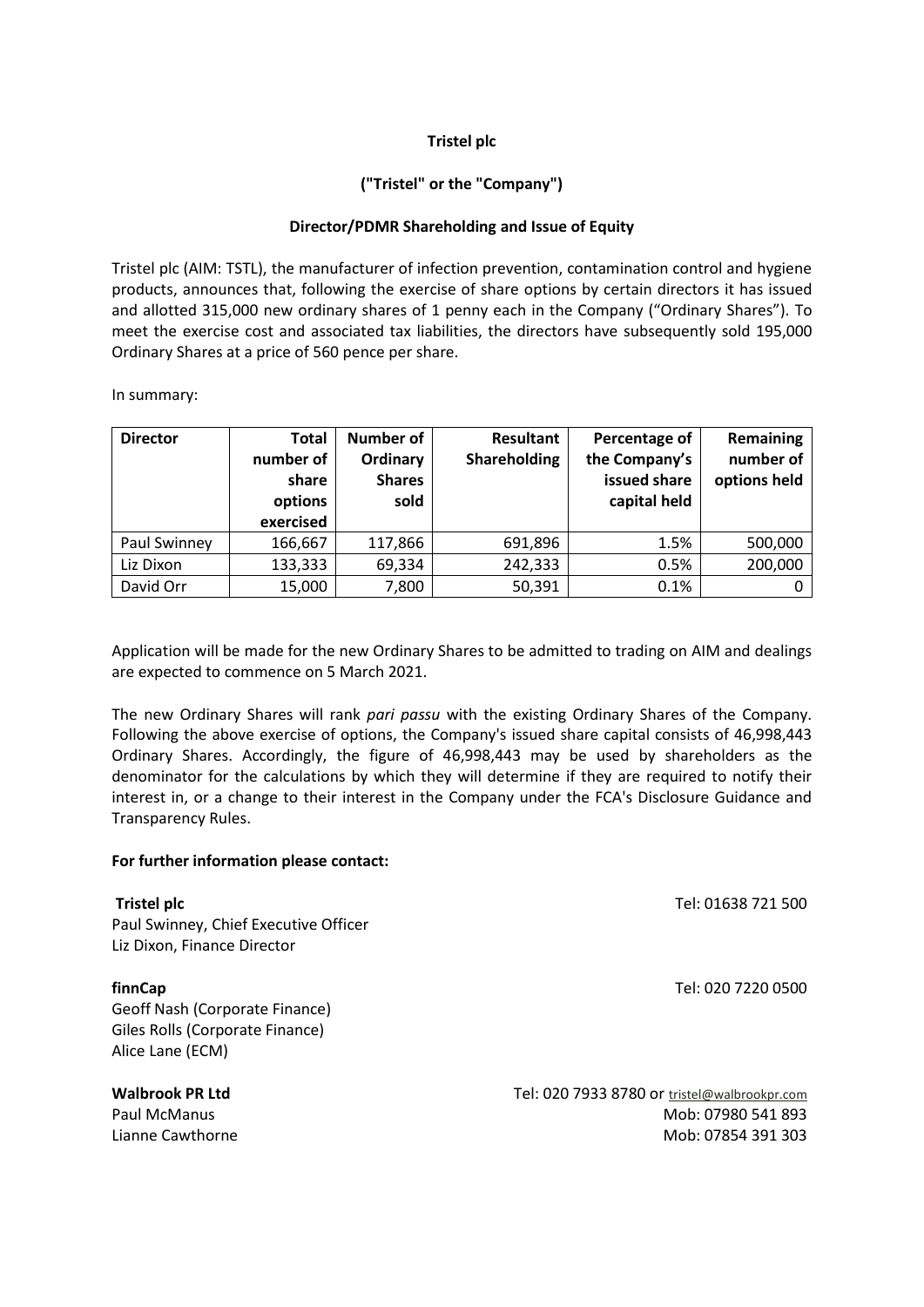# **Notification and public disclosure of transactions by persons discharging managerial responsibilities and persons closely associated with them**

| 1. | Details of the person discharging managerial responsibilities / person closely associated                                                                                                               |                                                                               |           |  |
|----|---------------------------------------------------------------------------------------------------------------------------------------------------------------------------------------------------------|-------------------------------------------------------------------------------|-----------|--|
| a) | Name                                                                                                                                                                                                    | Paul Swinney                                                                  |           |  |
| 2. | Reason for the Notification.                                                                                                                                                                            |                                                                               |           |  |
| a) | Position/status                                                                                                                                                                                         | <b>CEO</b>                                                                    |           |  |
| b) | Initial notification/Amendment                                                                                                                                                                          | Initial notification                                                          |           |  |
| 3. | Details of the issuer, emission allowance market participant, auction platform, auctioneer or<br>auction monitor                                                                                        |                                                                               |           |  |
| a) | Name                                                                                                                                                                                                    | Tristel plc                                                                   |           |  |
| b) | LEI                                                                                                                                                                                                     | 2138009DZ4LH9CZGF662                                                          |           |  |
| 4. | Details of the transaction(s): section to be repeated for (i) each type of instrument; (ii) each<br>type of transaction; (iii) each date; and (iv) each place where transactions have been<br>conducted |                                                                               |           |  |
| a) | Description of the Financial<br>instrument, type of instrument<br>Identification code                                                                                                                   | <b>Options over Ordinary Shares</b><br><b>Ordinary Shares</b><br>GB00B07RVT99 |           |  |
| b) | Nature of the transaction                                                                                                                                                                               | <b>Exercise of Options</b><br>Sale of Ordinary shares                         |           |  |
| c) | Price(s) and volume(s)                                                                                                                                                                                  | <b>Exercise Price</b>                                                         | Volume(s) |  |
|    |                                                                                                                                                                                                         | 1p                                                                            | 166,667   |  |
|    |                                                                                                                                                                                                         | Sale Price(s)                                                                 | Volume(s) |  |
|    |                                                                                                                                                                                                         | 560p                                                                          | 117,866   |  |
| d) | Aggregated information:<br>Aggregated volume<br>$\bullet$<br>Price                                                                                                                                      | As above                                                                      |           |  |
| e) | Date of the transaction                                                                                                                                                                                 | 1 March 2021                                                                  |           |  |
| f) | Place of the transaction                                                                                                                                                                                | London Stock Exchange, AIM Market (XLON)                                      |           |  |

|      | Details of the person discharging managerial responsibilities / person closely associated |           |  |
|------|-------------------------------------------------------------------------------------------|-----------|--|
| l a) | Name                                                                                      | Liz Dixon |  |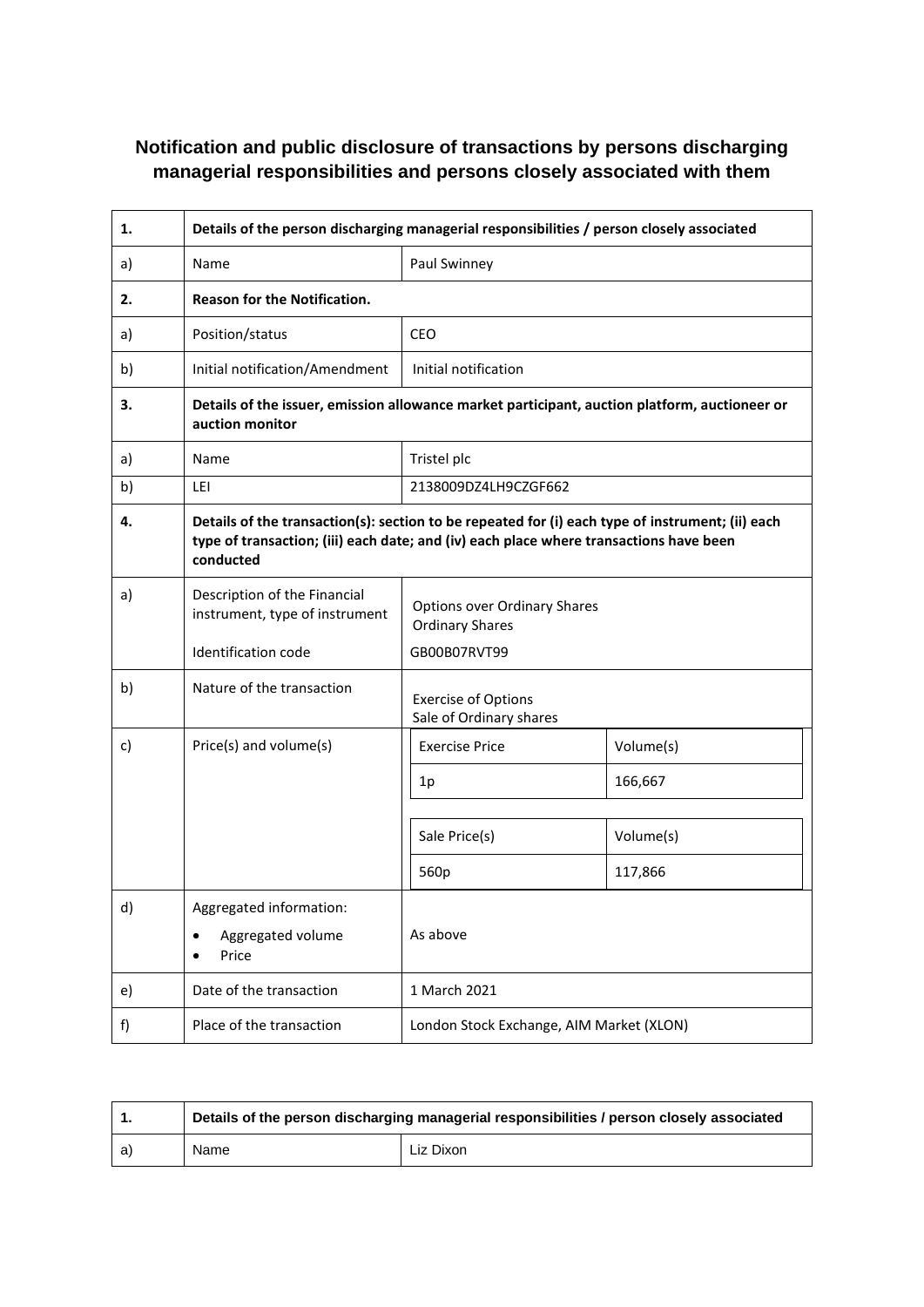| 2. | <b>Reason for the Notification.</b>                                                                                                                                                                     |                                                               |                     |  |
|----|---------------------------------------------------------------------------------------------------------------------------------------------------------------------------------------------------------|---------------------------------------------------------------|---------------------|--|
| a) | Position/status                                                                                                                                                                                         | <b>Finance Director</b>                                       |                     |  |
| b) | Initial notification/Amendment                                                                                                                                                                          | Initial notification                                          |                     |  |
| 3. | Details of the issuer, emission allowance market participant, auction platform, auctioneer or<br>auction monitor                                                                                        |                                                               |                     |  |
| a) | Name                                                                                                                                                                                                    | Tristel plc                                                   |                     |  |
| b) | LEI                                                                                                                                                                                                     | 2138009DZ4LH9CZGF662                                          |                     |  |
| 4. | Details of the transaction(s): section to be repeated for (i) each type of instrument; (ii) each<br>type of transaction; (iii) each date; and (iv) each place where transactions have been<br>conducted |                                                               |                     |  |
| a) | Description of the Financial<br>instrument, type of instrument                                                                                                                                          | <b>Options over Ordinary Shares</b><br><b>Ordinary Shares</b> |                     |  |
|    | Identification code                                                                                                                                                                                     | GB00B07RVT99                                                  |                     |  |
| b) | Nature of the transaction                                                                                                                                                                               | <b>Exercise of Options</b><br>Sale of Ordinary shares         |                     |  |
| c) | Price(s) and volume(s)                                                                                                                                                                                  | <b>Exercise Price</b>                                         | Volume(s)           |  |
|    |                                                                                                                                                                                                         | 1p                                                            | 133,333             |  |
|    |                                                                                                                                                                                                         | Sale Price(s)<br>560 <sub>p</sub>                             | Volume(s)<br>69,334 |  |
| d) | Aggregated information:<br>Aggregated volume<br>Price                                                                                                                                                   | As above                                                      |                     |  |
| e) | Date of the transaction                                                                                                                                                                                 | 1 March 2021                                                  |                     |  |
| f) | Place of the transaction                                                                                                                                                                                | London Stock Exchange, AIM Market (XLON)                      |                     |  |

| 1. | Details of the person discharging managerial responsibilities / person closely associated                                                                                                               |                        |  |
|----|---------------------------------------------------------------------------------------------------------------------------------------------------------------------------------------------------------|------------------------|--|
| a) | Name                                                                                                                                                                                                    | David Orr              |  |
| 2. | <b>Reason for the Notification.</b>                                                                                                                                                                     |                        |  |
| a) | Position/status                                                                                                                                                                                         | Non-executive Director |  |
| b) | Initial notification/Amendment                                                                                                                                                                          | Initial notification   |  |
| 3. | Details of the issuer, emission allowance market participant, auction platform, auctioneer or<br>auction monitor                                                                                        |                        |  |
| a) | Name                                                                                                                                                                                                    | Tristel plc            |  |
| b) | LEI                                                                                                                                                                                                     | 2138009DZ4LH9CZGF662   |  |
| 4. | Details of the transaction(s): section to be repeated for (i) each type of instrument; (ii) each<br>type of transaction; (iii) each date; and (iv) each place where transactions have been<br>conducted |                        |  |